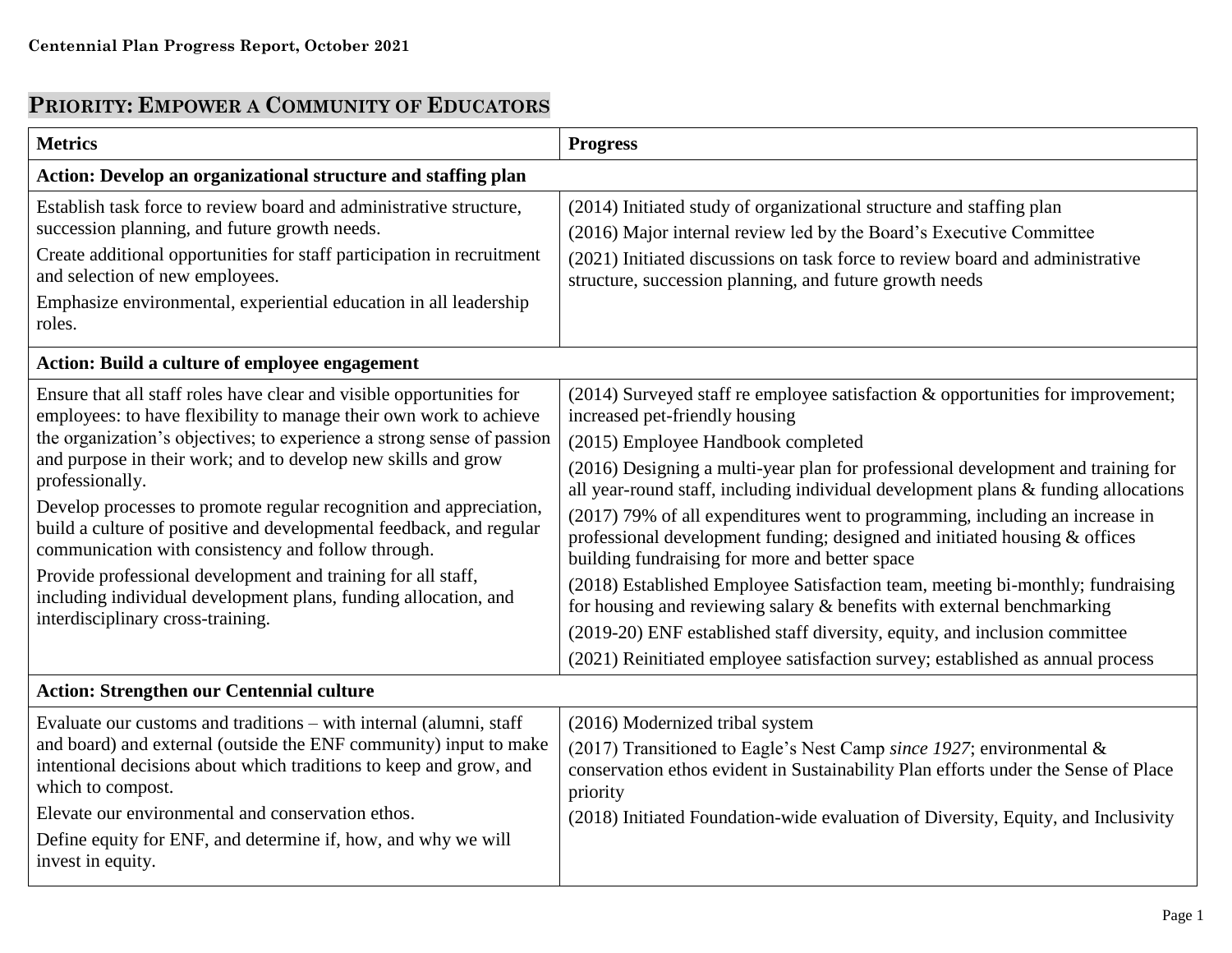| (2019) Contracted with Niambi Jaha-Echols to guide ENF in creating equitable<br>learning environments for diversity, inclusion, and cross cultural agility; wrote<br><b>Gender Inclusion Statement</b> |
|--------------------------------------------------------------------------------------------------------------------------------------------------------------------------------------------------------|
| (2020) Wrote Land Acknowledgment Statement; Board institutes Transcultural<br>Responsiveness Committee                                                                                                 |
| (2020-21) Introduced kindred groups and retired tribal nomenclature following<br>community discussions; instituted Gender and Housing Policy                                                           |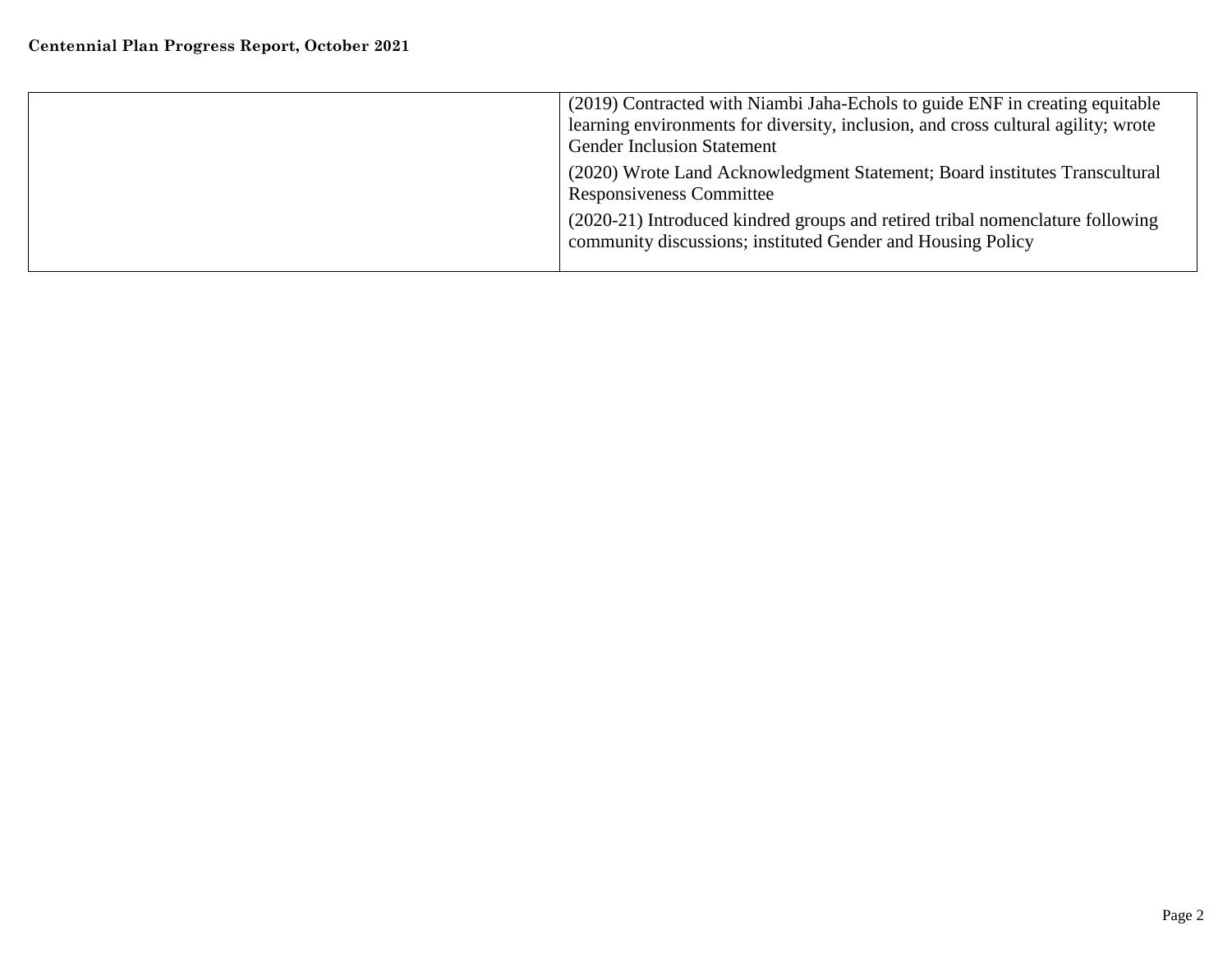## **PRIORITY: CULTIVATE AND CELEBRATE OUR SENSE OF PLACE**

| Metric(s)                                                                                                                                                                                          | <b>Progress</b>                                                                                                                                                                                                                                                                                                                                  |
|----------------------------------------------------------------------------------------------------------------------------------------------------------------------------------------------------|--------------------------------------------------------------------------------------------------------------------------------------------------------------------------------------------------------------------------------------------------------------------------------------------------------------------------------------------------|
| <b>Action: Develop campus sustainability plan</b>                                                                                                                                                  |                                                                                                                                                                                                                                                                                                                                                  |
| Develop an "ENF Zoning Code" including<br>materials and practice guidelines for renovation<br>and construction that reconnects to our 2005 core<br>site plan (include aesthetics, adaption, LEED). | (2015) Developed Campus Zoning Code to build and maintain facilities, teach and model good<br>stewardship of the land, and to work in harmony with our ecological setting; drafted initial Campus<br>Sustainability Plan sections; initiated Land Management Plan for Conservation Easement Area,<br>including full surveys and baseline studies |
| Develop a campus stewardship plan for<br>conservation management of ENF property.                                                                                                                  | (2016) Conservation Easement finalized with Carolina Mountain Land Conservancy & Clean Water<br>Management Trust Fund, 76% of land "forever wild"                                                                                                                                                                                                |
| Evaluate abutting properties for potential<br>acquisition and develop a long-range growth plan.                                                                                                    | (2017) Initiated land management plan for Core Campus; completed & implemented cleaning section<br>of Sustainability Plan; reviewing food and product sourcing and garden to table                                                                                                                                                               |
|                                                                                                                                                                                                    | $(2018)$ Established sustainability action steps in food & cleaning                                                                                                                                                                                                                                                                              |
|                                                                                                                                                                                                    | (2019) Institutionalized goals set for food sourcing, garden to table, green cleaning                                                                                                                                                                                                                                                            |
|                                                                                                                                                                                                    | (2020) Revamped Whole Foods Program                                                                                                                                                                                                                                                                                                              |
|                                                                                                                                                                                                    | (2021) Initiated energy use analysis; prioritized investments in year-round staff housing, including<br>new home builds                                                                                                                                                                                                                          |
| Fund Capital Plan Reserve.                                                                                                                                                                         | (2016) Target for CPR established in Financial Resiliency Plan: transfer into CPR Reserve Fund<br>equivalent to 4.9% of revenues, based on expenditures in recent years and projected expenses from<br>the CPR Plan (target of \$125,000); began investing in CPR                                                                                |
|                                                                                                                                                                                                    | (2019) Review of Financial Resiliency Plan to establish healthy debt capacity given Housing and<br>Offices Building investment and other improvements                                                                                                                                                                                            |
|                                                                                                                                                                                                    | (2020-21) Continual study of financial capacity within context of COVID-19 pandemic and related<br>impacts                                                                                                                                                                                                                                       |
| Action: Develop plan to consolidate ENF administrative offices in Pisgah Forest                                                                                                                    |                                                                                                                                                                                                                                                                                                                                                  |
|                                                                                                                                                                                                    | (2017) Housing & Offices Building, completed in 2020 and listed under Community of Educators<br>Priority is first step in long-term consolidation goal                                                                                                                                                                                           |
|                                                                                                                                                                                                    | (2020) Closed Winston-Salem physical office; three employees working remote                                                                                                                                                                                                                                                                      |
| Action: Define and embrace our "good, wild, and sacred spaces" and traditions                                                                                                                      |                                                                                                                                                                                                                                                                                                                                                  |
| • Environmental and ecosystem                                                                                                                                                                      | (2016) Easement positions ENF to define and embrace good, wild, and sacred spaces                                                                                                                                                                                                                                                                |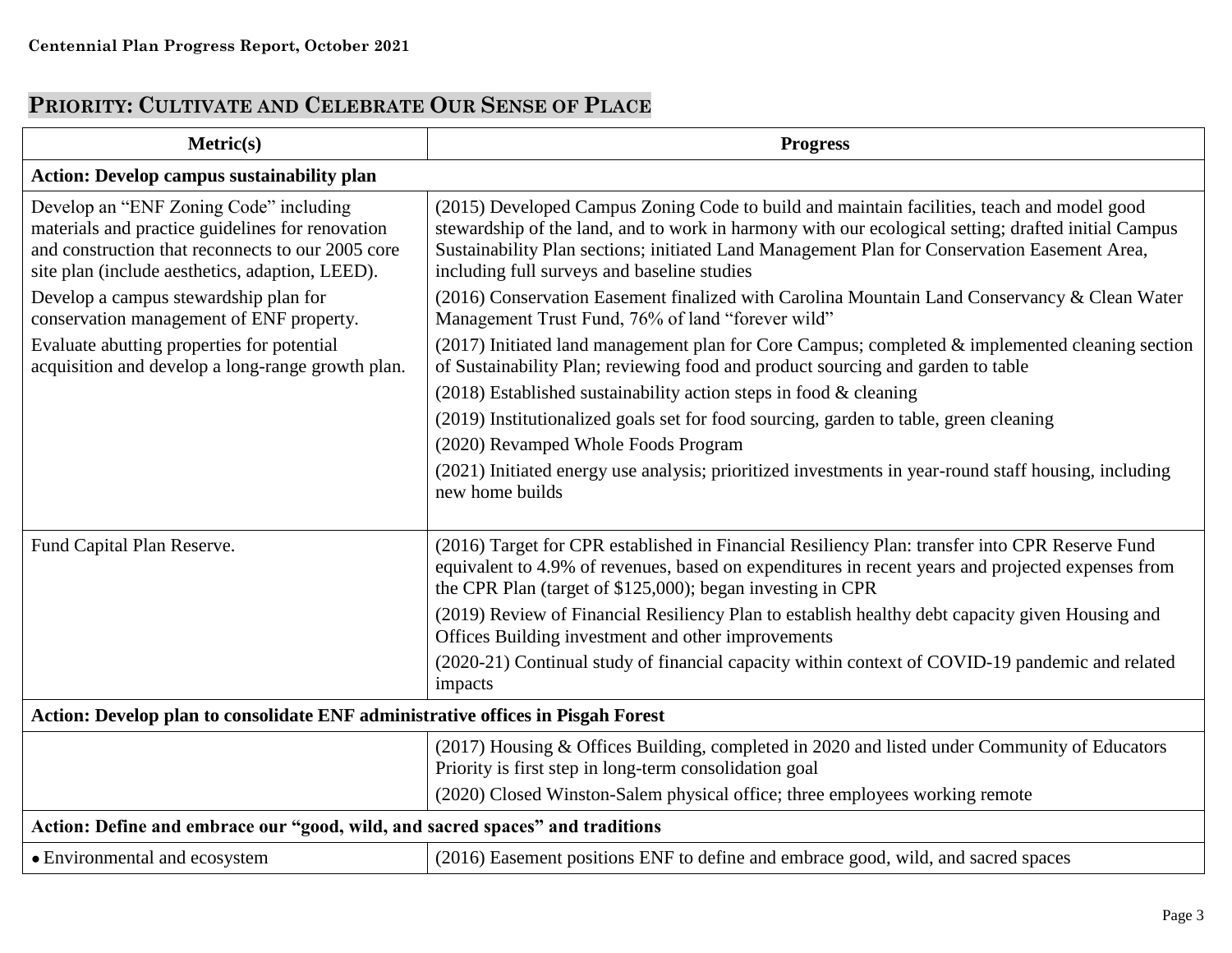| • Storytelling and history                                                              | (2018) Defined & curricularized how ENF programs contribute to betterment of human character, see           |
|-----------------------------------------------------------------------------------------|-------------------------------------------------------------------------------------------------------------|
| • Use intentional and consistent language                                               | <b>Share Our Story section</b>                                                                              |
| • Incorporate into campus sustainability plan                                           | (2019) Sustainability Plan: focus on local food sourcing for our whole foods program, ENF garden to         |
| • Emphasize strong place-making                                                         | table, and creating a sense of place around sustenance                                                      |
| • Include emphasis on individuals discovering their<br>own sense of place/sense of self | (2020-21) Kindreds system maintains tradition of reflection, belonging, and recognition within<br>community |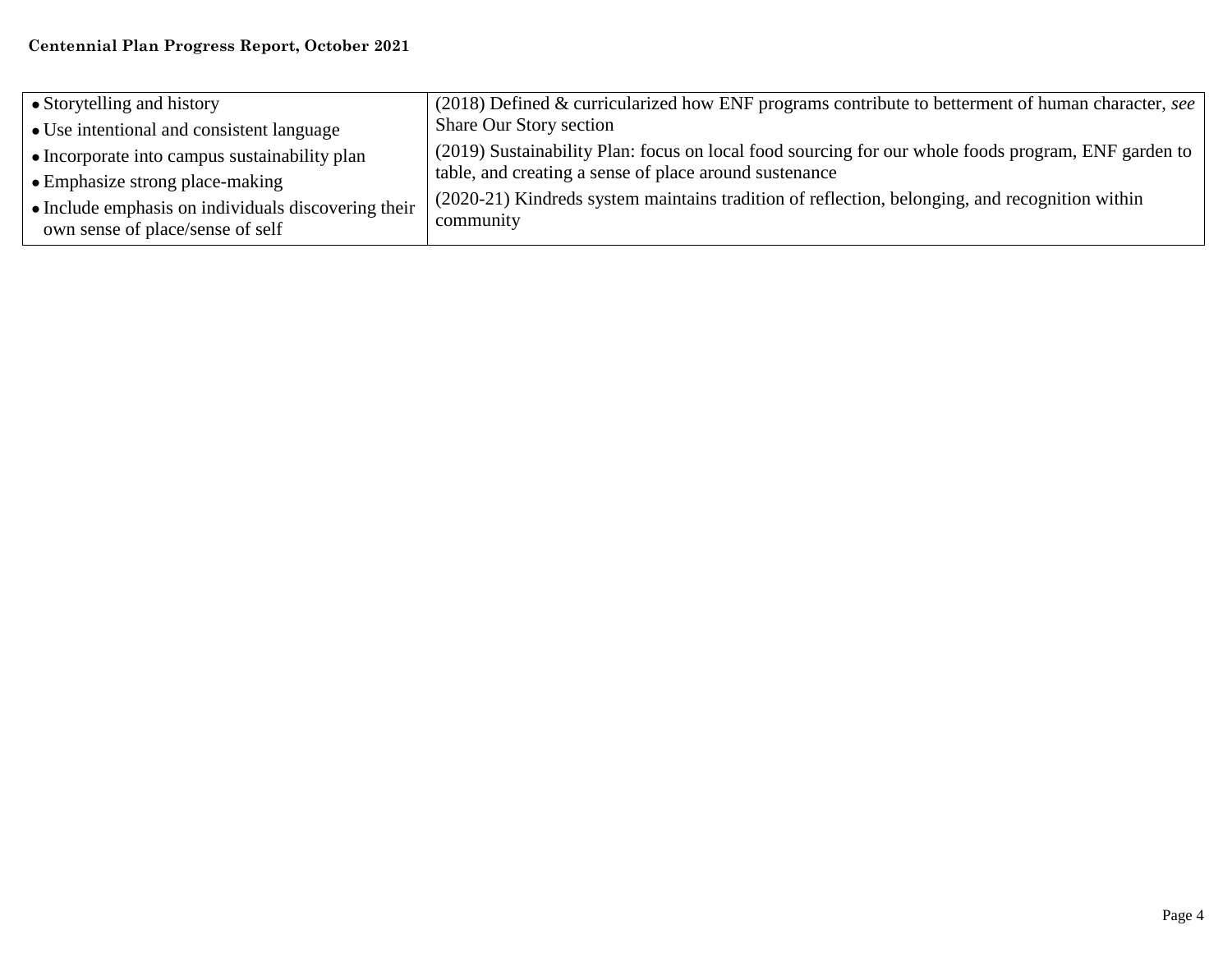## **PRIORITY: SHARE OUR STORY**

| Metric(s)                                                                                                                                                                                                                                                                                                                                                                                                                                                                               | <b>Progress</b>                                                                                                                                                                                                                                                                                                                                                                                                                                                                                                                                |
|-----------------------------------------------------------------------------------------------------------------------------------------------------------------------------------------------------------------------------------------------------------------------------------------------------------------------------------------------------------------------------------------------------------------------------------------------------------------------------------------|------------------------------------------------------------------------------------------------------------------------------------------------------------------------------------------------------------------------------------------------------------------------------------------------------------------------------------------------------------------------------------------------------------------------------------------------------------------------------------------------------------------------------------------------|
| Action: Create an advancement plan: accomplished 2015                                                                                                                                                                                                                                                                                                                                                                                                                                   |                                                                                                                                                                                                                                                                                                                                                                                                                                                                                                                                                |
| • Plan should communicate mission-driven initiatives and support<br>our centennial plan.<br>• Consistent language and messaging should be developed, and<br>used internally and externally.<br>• Create a unified Foundation story, and emphasize the power of<br>storytelling.<br>• Clear calls to action to targeted stakeholder groups.<br>• Develop target audiences for development, admissions and<br>alumni groups (see below).<br>• Plan should support the new alumni network. | $(2014)$ Developed cornerstone $&$ core values for all ENF programs<br>(2015) Implemented and trained on new IT systems for the Development Office in a<br>Salesforce Platform; developed and began implementation of Advancement Plan<br>(2017) Created new position, Marketing Coordinator, for consistent messaging<br>across the Foundation<br>(2018) Completed ENF Advancement Plan; finalized data migration and Salesforce<br>set up for OA and Camp<br>(2021) Launched new website; initiated targeted marketing                       |
| <b>Action: Develop a robust alumni network</b>                                                                                                                                                                                                                                                                                                                                                                                                                                          |                                                                                                                                                                                                                                                                                                                                                                                                                                                                                                                                                |
| • Initially engage two types of communities:<br>o Geographic (where we have a strong alumni presence); and<br>o Professional (specific professional groups).<br>• Empower alumni to live our mission in the world, and to tell our<br>story.<br>• Engage alumni in supporting our internal work.                                                                                                                                                                                        | (2015) Hired a full time Annual Fund & Alumni Relations Manager<br>(2016) OA 20-year Reunion; developed Alumni Council, regional gatherings & OA<br>Ambassador program<br>(2017) Nest Fest: Camping for 90 Years: reunion of all programs, including 14 work<br>crews, lunchtime cookout, fundraising dinner<br>(2018) Clarified & centralized alumni program; defined goals & benchmarks for<br>alumni outreach<br>(2019) Facilitated Centennial Plan 5-year Sharing Suppers across United States<br>(2021) Hosted virtual OA 25 Year Reunion |
| <b>Action: Serve as a programmatic model</b>                                                                                                                                                                                                                                                                                                                                                                                                                                            |                                                                                                                                                                                                                                                                                                                                                                                                                                                                                                                                                |
| · Place-based, environmental, experiential education<br>• Within our networks:<br>o Regional/geographic networks; and<br>o National networks (e.g., semester school, alumni).<br>• Integrate education into all programs with measurable results.                                                                                                                                                                                                                                       | (2016) Created value statement: Eagle's Nest is a place where young people reveal<br>and embrace their best selves through simple living, a deep connection to nature,<br>and living well in community<br>(2017-18) Sustainability Plan: evaluated food choices and cleaning practice and<br>created educational component to encourage continuation at home<br>$(2018)$ Defined & curricularized how ENF programs contribute to betterment of<br>human character; conducted foundation-wide survey                                            |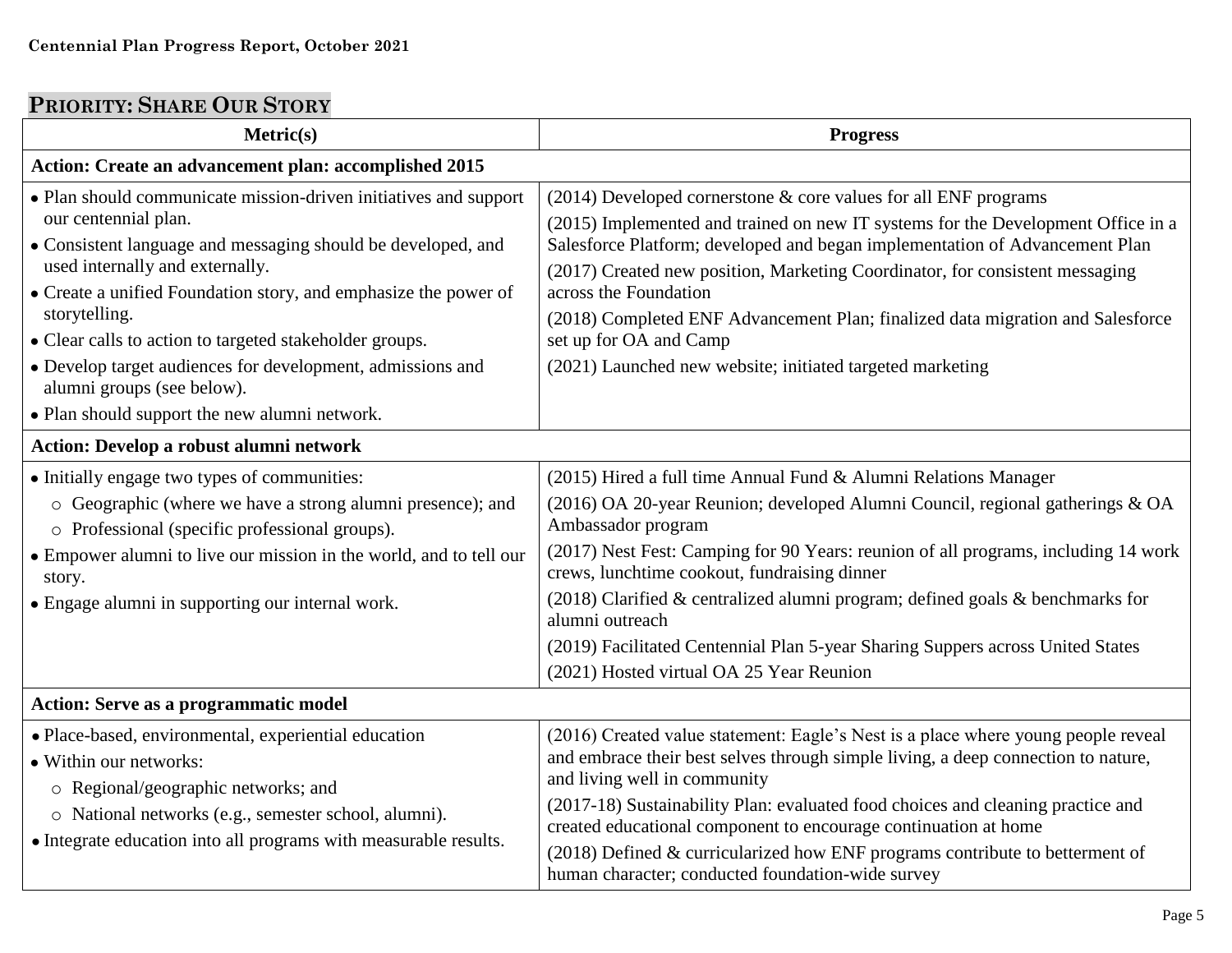| (2019) Studied data from survey and set goals; initiated CIRCLEs curriculum                                           |
|-----------------------------------------------------------------------------------------------------------------------|
| $(2020-21)$ Developed in-person, pandemic-conscientious programming for OA and<br>Camp; served as public health model |